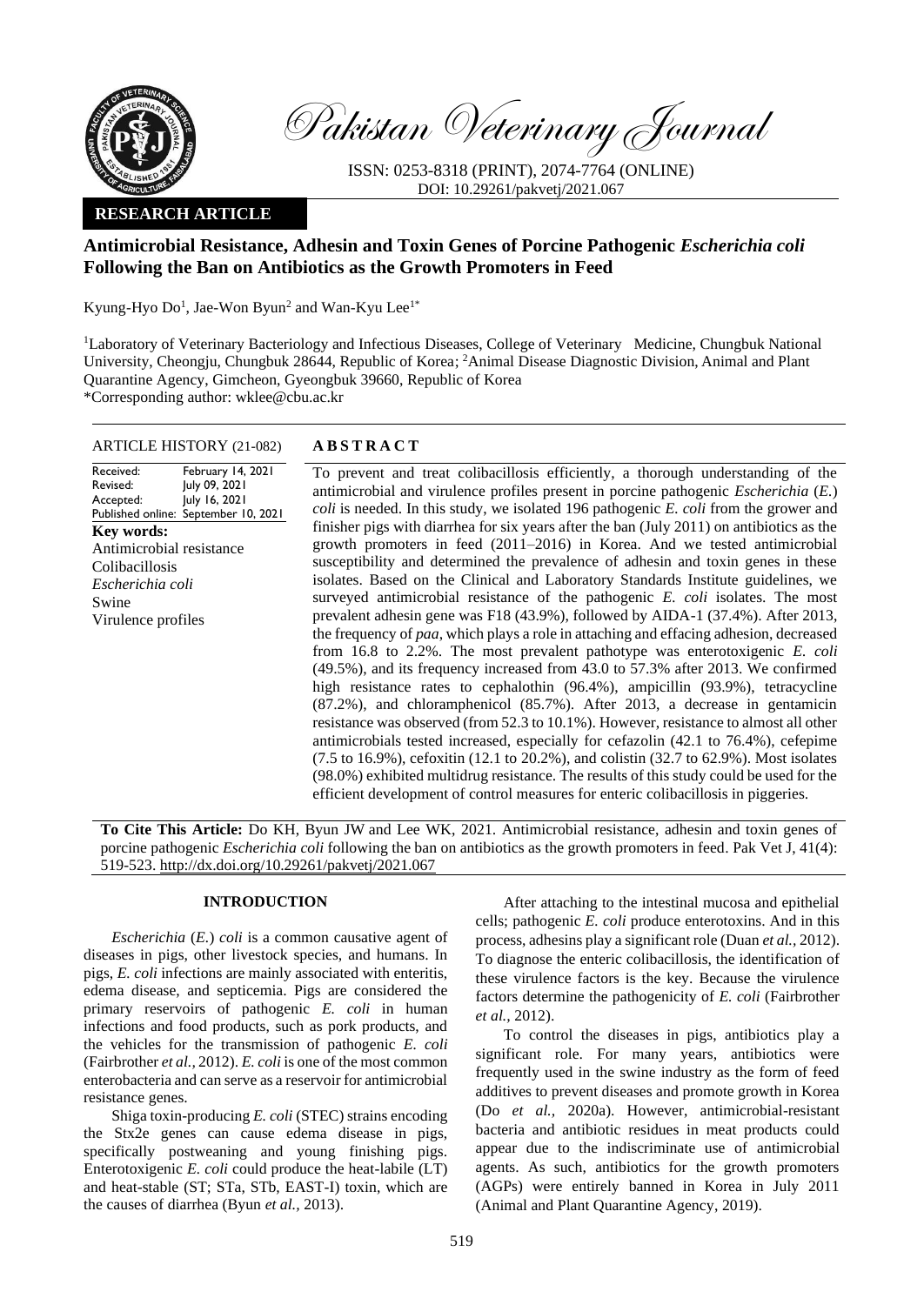Antimicrobial resistance has emerged as a global health problem owing to the widespread use and misuse of antibiotics. To overcome this problem, many developed countries including Denmark (DANMAP, 2013), Japan (JVARM, 2016) and Canada (Government of Canada, 2014) monitor the antimicrobial use and resistance formally. The antimicrobial resistance, and virulence profiles of *E. coli* are variable depending on the region and time (Do *et al.,* 2019). Numerous studies have been surveyed the antimicrobial resistance and virulence factors of *E. coli* strains isolates from pigs in Korea, but there is little available data concerning the age group of livestock, especially for grower and finisher pigs, which are of particular importance due to their close association with humans (Lim *et al.,* 2014). Although, after the ban on AGPs, data about changes in antimicrobial resistance are important to design efficient treatment and prevention strategies against colibacillosis, there is little data on antimicrobial resistance patterns of *E. coli* isolated from grower and finisher pigs. We isolated 196 *E. coli* isolates after the ban on AGPs (2011-2016) from Korean diarrheic grower and finisher pigs.

In the present study, we surveyed antimicrobial resistance and virulence factors of *E. coli* isolates during the six years after the ban on AGPs (2011-2016).

## **MATERIALS AND METHODS**

*E. coli* **strains:** Between 2011 and 2016, 196 *E. coli* isolates were obtained from piglets that exhibited symptoms of diarrhea or edema disease. The sampled farms consisted of 98 different pig herds (50 to 100 sows per herd) and were located in three areas: northern (21 farms in the Gangwon, Gyeonggi, and Incheon provinces), central (44 farms in the Chungbuk, Chungnam, and Gyeongbuk provinces), and southern (33 farms in the Chonbuk, Chonnam, and Gyeongnam provinces) South Korea (Figure 1). Strains were not collected repeatedly from the same farm. The aseptically collected intestinal and fecal samples were inoculated onto MacConkey agar (Becton Dickinson, MD, USA). After overnight incubation at 37°C, pure, pink-colored colonies were selected and transferred onto blood agar (Asan Pharmaceutical, Korea). Suspected colonies were identified as *E. coli* using the VITEK II system (bioMéreiux, Marcy I'Etoile, France). The tested isolates were stored in 50% glycerol stock at -70°C until further characterization.

**Determination of virulence genes:** The *E. coli* genes for the toxins (LT, STa, STb, Stx2e, and EAST-1), fimbrial adhesins (F4, F5, F6, F18, and F41), and non-fimbrial adhesins (AIDA-1, paa, and eae) were amplified by polymerase chain reaction (PCR) following previously described protocols (Do *et al*., 2019a). Bacterial colonies were suspended in distilled water and boiled for 10 min. After centrifugation at  $8,000 \times g$ , the supernatant was used as a template for PCR. The reaction volume (20μL) was composed of 2 × EmeraldAmp Master Mix (Takara, Japan), 2 μM of each primer, and 3 μL of DNA template. After amplification, the products were visualized by electrophoresis on 2% agarose gels stained with ethidium bromide.

**Antimicrobial resistance:** Antimicrobial susceptibility testing was performed using the Kirby-Bauer disk diffusion method (Bauer *et al*., 1966). The following 16 antimicrobials were selected following the marketing amounts for animal use in Korea (Animal and Plant Quarantine Agency, 2019) and after referring to the Clinical and Laboratory Standards Institute (CLSI) guidelines (Clinical & Laboratory Standards Institute. 2018): gentamicin (10μg), streptomycin (10μg), neomycin (30μg), cephalothin (30μg), cefazolin (30μg), cefepime (30μg), cefoxitin (30μg), nalidixic acid (30μg), ciprofloxacin (5 μg), norfloxacin (10 μg), ampicillin (10μg), amoxicillin/clavulanic acid (20/10 μg), trimethoprim/sulfamethoxazole (23.75/1.25 μg), chloramphenicol (30μg), colistin (10μg), and tetracycline (30μg). Antimicrobial discs were purchased from Becton Dickinson (BD, USA). Strains resistant to three or more CLSI subclasses of drugs according to the Magiorakos criteria were considered as multi-drug resistant strains (Magiorakos *et al*., 2011).

#### **RESULTS**

**Colonization factors and Toxin genes:** We described the frequencies of the fimbrial adhesin, non-fimbrial adhesin, and toxin genes of pathogenic *E. coli*strains in Table 1. F18 (78, 39.8%) was the most prevalent fimbrial antigen, followed by F4  $(18, 9.2\%)$ . In contrast, only four  $(2.0\%)$ isolates were found to be F5- and F41-positive, and only one (0.5%) isolate was found to be F6-positive. AIDA-I was the most frequently detected non-fimbrial adhesins (70, 35.7%). Additionally, no isolates encoding the *eae*  gene was detected. Between 2011 and 2013, the *paa* gene was detected in 16.8% (18 out of 107) of samples. However, between 2014 and 2016, only two (2.2%) isolates tested positive for *paa*.

Stx2e (88, 44.8%) was the most prevalent toxin genes, STb (86, 43.9%), and EAST-I (85, 43.4%). The frequency of toxin genes was slightly changed over time. The most prevalent toxin gene from 2011 to 2013 was Stx2e (60 out of 107, 56.1%). However, between 2014 and 2016, STb was the most frequently detected toxin gene (37 out of 89, 41.6%).

**Pathotypes and virotypes (combination of colonization factors and toxin genes):** The combination of colonization factors and toxin genes (virotypes) is presented in Table 2. The most prevalent pathotype was ETEC (49.5%), followed by STEC (27.6%). Before 2011, the frequency of ETEC was 43.0%; however, it increased to 57.3% between 2014 and 2016. Otherwise, detection ratio of STEC decreased to 21.3% from 32.7%. The most prevalent virotype was AIDA:STb:EAST-I (ETEC), followed by F18:AIDA:Stx2e (STEC). From 2011 to 2013, only one isolate was identified as virotype STa:STb. However, between 2014 and 2016, seven isolates were identified.

**Antimicrobial resistance:** Table 3 describes the results of the antimicrobial susceptibility test. High resistance to cephalothin (189 isolates, 96.4%), ampicillin (184 isolates, 93.9%), tetracycline (171 isolates, 87.2%), and chloramphenicol (168 isolates, 85.7%) was confirmed in this study. In contrast, the isolates showed low resistance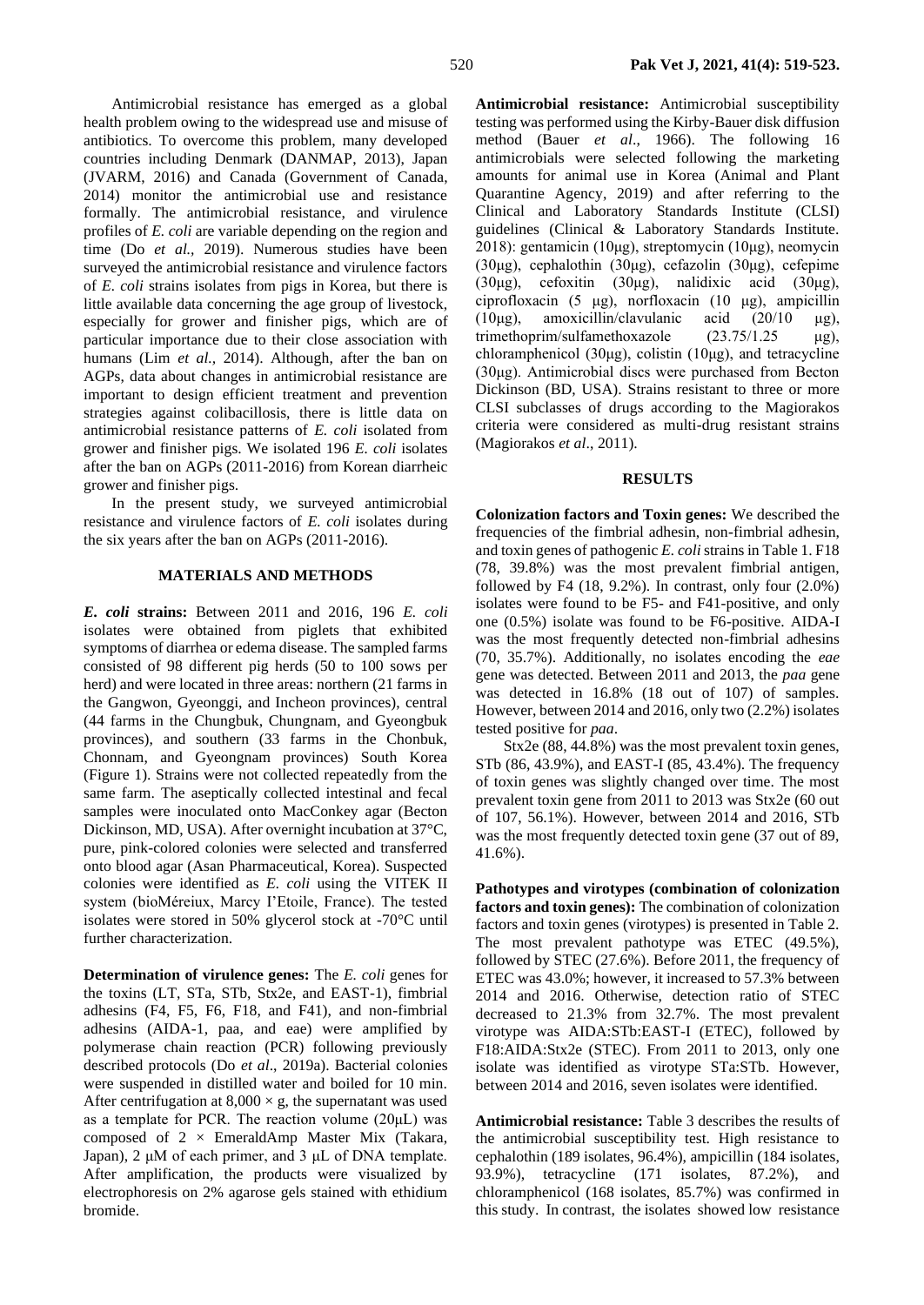**Table 1:** Colonization factors and toxin genes of *Escherichia coli* from diarrheic pigs isolated during 6 years after the ban on antibiotic growth promoters in feed (2011–2016)

| <b>Promoccio in idea (FAIT</b><br>. |                 |            |            |             |  |
|-------------------------------------|-----------------|------------|------------|-------------|--|
| Colonization factor                 |                 | 2011-2013  | 2014-2016  | 2011-2016   |  |
|                                     |                 | (n = 107)  | $(n = 89)$ | $(n = 196)$ |  |
| Fimbriae                            | F4              | 10(9.3%)   | $8(9.0\%)$ | 18 (9.2%)   |  |
|                                     | F5              | 2(1.9%)    | 2(2.2%)    | $4(2.0\%)$  |  |
|                                     | F6              | $0(0.0\%)$ | 1(1.1%)    | 1(0.5%)     |  |
|                                     | F18             | 47 (43.9%) | 31 (34.8%) | 78 (39.8%)  |  |
|                                     | F4 I            | 1(0.9%)    | 3(3.4%)    | 4 (2.0%)    |  |
| Non-                                | eae             | $0(0.0\%)$ | $0(0.0\%)$ | $0(0.0\%)$  |  |
| fimbrial                            | paa             | 18 (16.8%) | 2(2.2%)    | 20 (10.2%)  |  |
| adhesins                            | AIDA-I          | 40 (37.4%) | 30 (33.7%) | 70 (35.7%)  |  |
| Toxins                              | LT.             | 24 (22.4%) | 14 (15.7%) | 38 (19.4%)  |  |
|                                     | ST <sub>a</sub> | 31 (29.0%) | 27 (30.3%) | 58 (29.6%)  |  |
|                                     | STb             | 49 (45.8%) | 37 (41.6%) | 86 (43.9%)  |  |
|                                     | Stx2e           | 60 (56.1%) | 28 (31.5%) | 88 (44.9%)  |  |
|                                     | <b>EAST-I</b>   | 50 (46.7%) | 35 (39.3%) | 85 (43.4%)  |  |

Data are expressed as number (%) of isolates.

**Table 2:** Pathotypes and virotypes of *Escherichia coli* from diarrheic pigs isolated during 6 years after the ban on antibiotic growth promoters in feed (2011–2016)

| Pathotypes         | 2011-2013  | 2014-2016  | 2011-2016   |
|--------------------|------------|------------|-------------|
| Virotypes          | (n = 107)  | $(n = 89)$ | $(n = 196)$ |
| ETEC               | 46 (43.0%) | 51 (57.3%) | 97 (49.5%)  |
| AIDA:STb:EASTI     | 15         | 8          | 23          |
| STa:STb            |            |            | 8           |
| F4:LT:STb:EAST1    |            | 3          | 7           |
| F18:STa            | າ          | 3          | 5           |
| AIDA:LT:STb:EAST I |            | 4          | 5           |
| Others             | 23         | 26         | 49          |
| <b>STEC</b>        | 35 (32.7%) | 19 (21.3%) | 54 (27.6%)  |
| F18:AIDA:Stx2e     | 14         |            | 21          |
| Stx2e              |            | 6          | 13          |
| F18:Stx2e:EAST1    |            | 2          | 6           |
| F18:Stx2e          |            | 2          | 3           |
| Stx2e:EAST1        | 3          | 0          | 3           |
| Others             | 6          | 2          | 8           |
| <b>ETEC/STEC</b>   | 25 (23.4%) | 9(10.1%)   | 34 (17.3%)  |
| STa:STb:Stx2e      | 3          |            | 5           |
| F18:LT:Stx2e       |            |            | 5           |
| F18:LT:STa:Stx2e   | 3          |            |             |
| Others             | 15         | 5          | 20          |
| None               | $(0.9\%)$  | 10(11.2%)  | (5.6%)<br>Н |

Data are expressed as number (%) of isolates.

**Table 3:** Antimicrobial resistance of *Escherichia coli* from diarrheic pigs isolated during 6 years after the ban on antibiotic growth promoters in feed (2011–2016)

| Antimicrobial                                                                        | Antimicrobial     | 2011-2013   | 2014-2016  | 2011-2016              |
|--------------------------------------------------------------------------------------|-------------------|-------------|------------|------------------------|
| subclass                                                                             | agents            | $(n = 107)$ | $(n = 89)$ | $(n = 196)$            |
| Aminoglycosides                                                                      | Gentamicin        | 56 (52.3%)  | 9(10.1%)   | 65 (33.2%)             |
|                                                                                      | Streptomycin      | 79 (73.8%)  | 80 (89.9%) | 159 (81.1%)            |
|                                                                                      | Neomycin          | 80 (74.8%)  | 76 (85.4%) | 156 (79.6%)            |
| Cephalosporin I                                                                      | Cephalothin       | 101 (94.4%) | 88 (98.9%) | 189 (96.4%)            |
|                                                                                      | Cefazolin         | 45 (42.1%)  | 68 (76.4%) | 113(57.7%)             |
| Cephalosporin IV                                                                     | Cefepime          | 8(7.5%)     | 15 (16.9%) | 23 (11.7%)             |
| Cephamycin                                                                           | Cefoxitin         | 13(12.1%)   | 18 (20.2%) | 31 (15.8%)             |
| Quinolones                                                                           | Nalidixic acid    | 67 (62.6%)  | 64 (71.9%) | 131 (66.8%)            |
| Fluoroquinolone                                                                      | Ciprofloxacin     | 36 (33.6%)  | 47 (52.8%) | 83 (42.3%)             |
|                                                                                      | Norfloxacin       | 29 (27.1%)  | 37 (41.6%) | 66 (33.7%)             |
| Aminopenicillin                                                                      | Ampicillin        | 99 (92.5%)  | 85 (95.5%) | 184 (93.9%)            |
| $\beta$ -lactam / $\beta$ -                                                          | AMC <sup>a)</sup> | 76 (71.0%)  | 78 (87.6%) | 154 (78.6%)            |
| lactamase inhibitor<br>combination                                                   |                   |             |            |                        |
| Folate-pathway<br>inhibitors                                                         | SXT <sup>b)</sup> | 69 (64.5%)  |            | 67 (75.3%) 136 (69.4%) |
|                                                                                      | Chloram-          |             |            |                        |
| Phenicols                                                                            | phenicol          | 92 (86.0%)  | 76 (85.4%) | 168 (85.7%)            |
| Polymyxins                                                                           | Colistin          | 35 (32.7%)  | 56 (62.9%) | 91 (46.4%)             |
| Tetracyclines                                                                        | Tetracycline      | 92 (86.0%)  | 79 (88.8%) | 171 (87.2%)            |
| Data are expressed as number (%) of isolates. <sup>a)</sup> Amoxicillin / Clavulanic |                   |             |            |                        |

acid. b) Trimethoprim / Sulfamethoxazole.



**Fig. 1:** Map of *Escherichia coli* isolation sites. Ninety-eight different pig herds (50 to 100 sows per herd) were located in three areas: northern (blue-colored; 21 farms in the Gangwon, Gyeonggi, and Incheon provinces), central (green-colored; 47 farms in the Chungbuk, Chungnam, and Gyeongbuk provinces), and southern (red-colored; 30 farms in the Chonbuk, Chonnam, and Gyeongnam provinces) South Korea.

**Table 4:** Multiple resistance of 196 *Escherichia coli* from diarrheic pigs in Korea isolated during 6 years after the ban on antibiotic growth promoters in feed (2011–2016)

| $\mu$ on occurs in reed (2011–2010) |             |             |             |  |  |
|-------------------------------------|-------------|-------------|-------------|--|--|
| No. of                              | 2011-2013   | 2014-2016   | 2011-2016   |  |  |
| resistance <sup>a)</sup>            | (n = 107)   | $(n = 89)$  | $(n = 196)$ |  |  |
| 0 subclass                          | $0(0.0\%)$  | $0(0.0\%)$  | $0(0.0\%)$  |  |  |
| I subclass                          | 2 (1.9%)    | $0(0.0\%)$  | 2(1.0%)     |  |  |
| 2 subclasses                        | 2(1.9%)     | $0(0.0\%)$  | 2(1.0%)     |  |  |
| 3 subclasses                        | 2(1.9%)     | $0(0.0\%)$  | 2(1.0%)     |  |  |
| 4 subclasses                        | 4 (3.7%)    | 1(1.1%)     | 5(2.6%)     |  |  |
| 5 subclasses                        | 7(6.5%)     | 4(4.5%)     | 11(5.6%)    |  |  |
| 6 subclasses                        | 15 (14.0%)  | 7 (7.9%)    | 22 (11.2%)  |  |  |
| 7 subclasses                        | 20 (18.7%)  | 13 (14.6%)  | 33 (16.8%)  |  |  |
| 8 subclasses                        | 15 (14.0%)  | 17 (19.1%)  | 32 (16.3%)  |  |  |
| 9 subclasses                        | 25 (23.4%)  | 16 (18.0%)  | 41 (20.9%)  |  |  |
| 10 subclasses                       | 11(10.3%)   | 18 (20.2%)  | 29 (14.8%)  |  |  |
| II subclasses                       | 4(3.7%)     | 9(10.1%)    | 13 (6.6%)   |  |  |
| 12 subclasses                       | $0(0.0\%)$  | 4 (4.5%)    | $4(2.0\%)$  |  |  |
| Multi-resistant                     | 103 (96.3%) | 89 (100.0%) | 192 (98.0%) |  |  |
| (≥ 3 subclasses)                    |             |             |             |  |  |

Data are expressed as number (%) of isolates. <sup>a)</sup>Antimicrobial subclasses defined by the Clinical and Laboratory Standards Institute are used.

#### **DISCUSSION**

In the swine industry, enteric colibacillosis is the critical disease due to the significant economic losses worldwide. Therefore, it is very important to prevent this disease by establishing measures, such as the efficient use of medicines or vaccine development. To develop an efficient vaccine, information about the distribution of adhesin and toxin genes is essentially needed. To this end, the antimicrobial resistance profiles of the causative pathogenic *E. coli* must first be analyzed (Fairbrother *et al.,* 2005). In this study, we surveyed 196 pathogenic *E. coli*  isolates during six years after the ban on AGPs for their virulence and antimicrobial resistance profiles.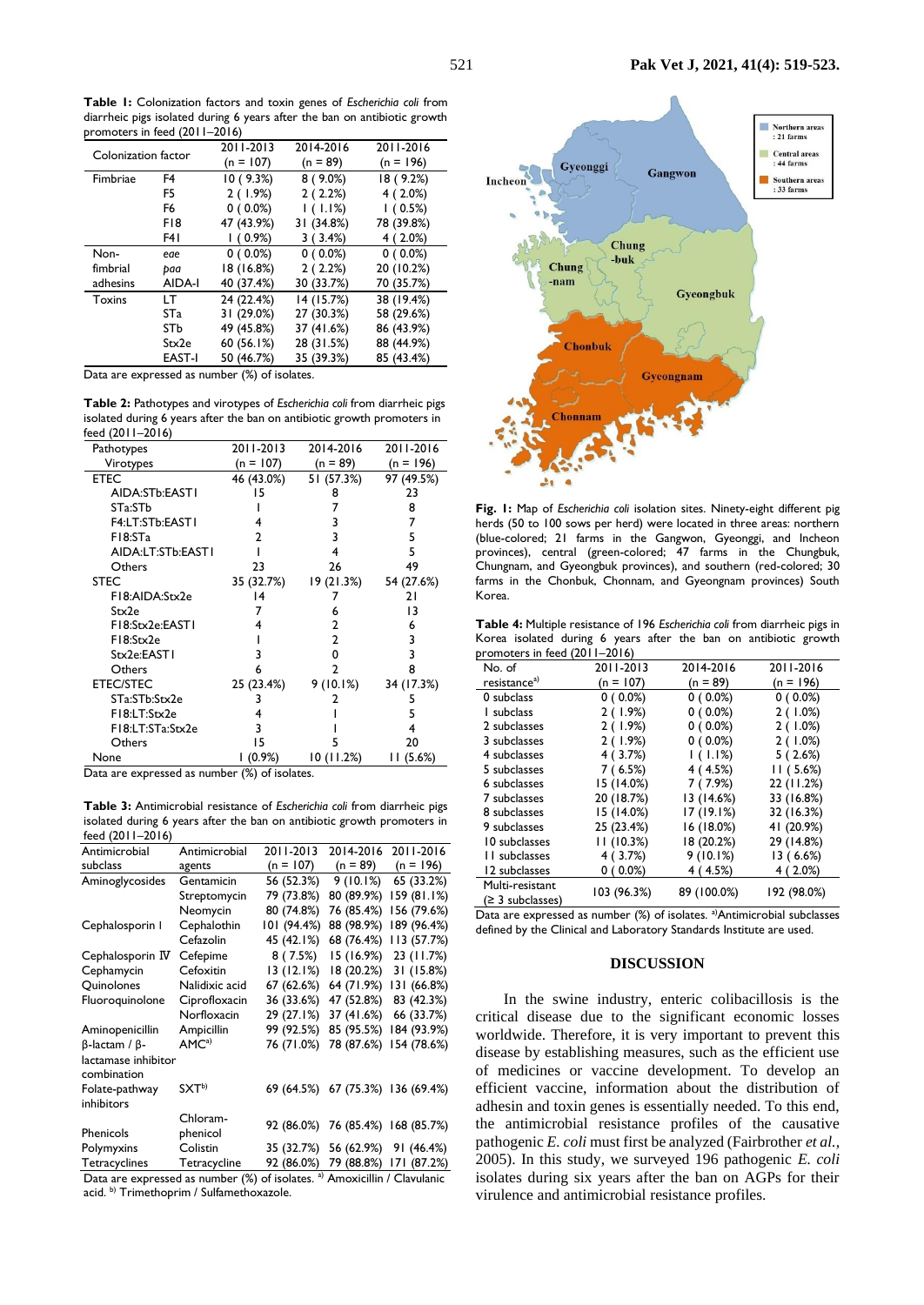There are various types of virulence factors in *E. coli*, and these virotypes are prone to geographical and temporal variations (Fairbrother *et al.,* 2012). In late 1990s, the most predominant fimbriae in Korea was F6, which then changed to F5 in the mid-2000s (Kwon *et al.,* 1999; Kwon *et al.,* 2002; Lee *et al.,* 2009). However, the most prevalent fimbria detected in this study was F18 (39.8%). The use of autovaccines or commercial vaccines could arise the shifts in the prevalence fimbriae (Byun JW *et al.,* 2013). In Korea, F4 and F18 targeting inactivated vaccines are being used nationwide (Chae *et al.,* 2012). Use of these vaccines could arise the antigenic variations, and it would account for the prevalence of fimbriae or non-fimbrial adhesins besides F4 and F18 in pigs.

In this study, we found that AIDA-1 (39 of 196 isolates, 33.1%) is usually detected in isolates from Korea and that AIDA-1 encoding *E. coli* strains are highly associated with F18 (odds ratio: 1.99, data not shown). Association between AIDA-1 and F18 was also reported by Niewerth *et al.* (2001), Zhang *et al.,* (2007), and Zhao *et al.* (2009). It has been hypothesized that AIDA-1 could affect the pigs and humans simultaneously, and this could be a problem from the perspective of public health (Zhao *et al.,* 2009). Considering that grower and finisher pigs are closely associated with slaughtering houses and meats, careful monitoring of AIDA-1 is imperative.

Unlike AIDA-1, *paa* gene is known to be highly associated with F4 (Zhang *et al.,* 2007; Byun JW *et al.,* 2013). In this study, we found that 17.0% of *paa*-encoding *E. coli* also encoded the F4 gene (data not shown). *Paa* protein, which was originally identified in a porcine enteropathogenic *E. coli* (EPEC), was known to play a role in attaching and effacing lesion (Fairbrother *et al.,* 2012). The *Paa* gene was detected at a high frequency in samples collected from 2011 to 2013. However, only two of the isolates collected between 2014 and 2016 were found to encode *paa* adhesins. This result indicates a decrease in the incidence rate of EPEC and attaching and effacing lesions in grower-finisher pigs in Korea. As mentioned above, F4 and F18 targeting inactivated vaccines are used nationwide (Do *et al.,* 2020a), and this could result in a decrease in *paa*, which is associated with F4. Although the specific role of the *paa* gene in the development of pathogenic *E. coli* has not yet been clearly defined, we hypothesize that horizontal gene transfer of the *paa* may arise the variability of virotypes (Leclerc *et al.,* 2007).

In the swine intestinal mucous membrane, *eae* gene develop the intimate adherence and it could arise the attaching and effacing lesions. It has also been previously detected in EPEC (Alonso *et al.*, 2017). In this study, no *eae*-positive isolates were identified.

In 1999 and 2000, the most prevalent enterotoxin gene was STa gene in Korea (Do *et al.,* 2019a). However, in this study, we found that Stx2e (44.9%) was the most frequently detected toxin gene, followed by STb (43.9%). *Stx2e* gene leads the production of Shiga toxin variants 2e, and results in the onset of edema disease (Fairbrother *et al.,* 2012). These results indicate that there is a high incidence of edema disease in grower-finisher pigs in Korea. Interestingly, we found the time-dependent changes in the prevalence of the enterotoxin genes. The frequencies of most toxin genes, with the exception of STa, decreased in the period 2014–2016 compared to those in the period

2011–2013. Depending on the virulence factors encoded by infective *E. coli*, the clinical symptoms could vary. For example, the heat-stable toxin STa, which is produced by ETEC, causes osmotic diarrhea in pigs (Fairbrother *et al.,* 2005).

*E. coli* shows various virotype, which is the combinations of virulence factors. In this study, the predominant virotypes remained unchanged. Virotype STa:STb contained no colonization factors. It can be postulated that the use of vaccines targeting the frequently detected adhesins may lead the arise of new colonization factors not examined in this study (Do *et al.,* 2019a).

The isolates in this study showed extremely high resistance to ampicillin (93.9%), cephalothin (96.4%), tetracycline (87.2%), chloramphenicol (85.7%), and streptomycin (81.1%), similar to the monitoring results of Denmark (DANMAP, 2013), Canada (Government of Canada, 2014), and Japan (JVARM, 2016). In Korea, those antimicrobials have been extensively used by large quantities in the pig industry (Animal and Plant Quarantine Agency, 2019). There are other reports shows the similar results. High resistance against tetracycline (97.8%), ampicillin (89.1%) was reported by Cho *et al.* (2006). And also, Lim *et al.* (2014) reported *E. coli* isolates showed the high resistance to tetracycline (76.1%), ampicillin (64.6%), and streptomycin (58.4%). However, in this study, the reported resistance rates were higher than those reported by Lim *et al.* (2014). This higher resistance rates may be resulted from differences in the origin of isolates. According to the Korean National Antimicrobial Resistance Monitoring System, bacteria from diseased animals tend to show more antimicrobial resistance than from the normal livestock (Animal and Plant Quarantine Agency, 2019). Lim *et al.* (2014) analyzed the resistance rates of *E. coli* isolated from normal livestock, whereas in this study, we analyzed the pathogenic *E. coli* from pigs showing diarrheic symptoms.

During the six years after the ban on AGPs (2011– 2016), resistance rates to gentamicin significantly decreased (from 52.3 to 10.1%). However, an increase in resistance rates against colistin (32.7 to 62.9%) and cefepime (7.5 to 16.9%) was observed. Antimicrobial resistance depends on the level of antimicrobial usage (Lim *et al.,* 2014). The sales for aminoglycosides (gentamicin) decreased from 58,975 kg (2010) to 48,218 kg (2016). Otherwise, the sales for cephalosporins (cefepime) increased from 4,980 kg (2010) to 9,623 kg (2016) (Animal and Plant Quarantine Agency, 2019). This symptom could account for the changes of resistance rates of the isolates.

Colistin has been regularly used to treat enteric colibacillosis because the colistin-resistant bacteria occur rarely and colistin resistance gene is hard to transfer horizontally. Colistin has been classified as one of the "highest priority critically important antimicrobials" in human by the World Health Organization (WHO) (Do *et al.,* 2019b). However, the *mcr* gene which is the plasmidmediated colistin resistance gene was reported in Korea recently (Do *et al.,* 2020b). This *mcr* gene could arise the increase of colistin resistance. Increased colistin resistance could arise serious problems in veterinary medicine, and also in public health science. Thus, nationwide restrictions on the use of colistin are needed to reduce the colistin resistance.